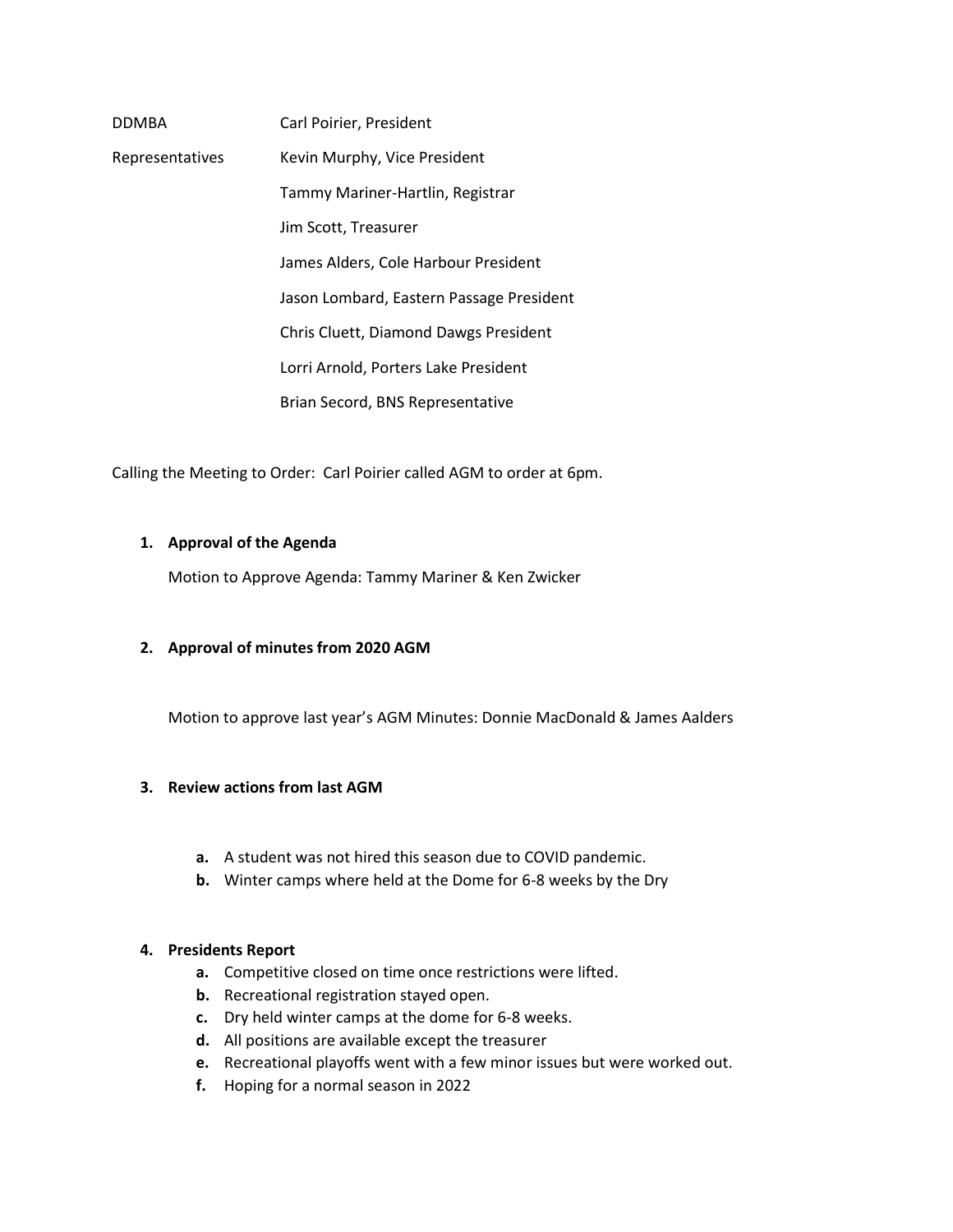- **g.** Thank all the coaches, managers, volunteers & associations for making season as normal as possible.
- **h.** Thank the Board of Director for their dedications to DDMBA. Vice President Kevin Murphy for all his help in his years of being VP. Tammy Mariner Registrar for her tireless efforts and many years of hard work and service. Jim Scott our treasurer for the systems he came up with to make things easier.

## **5. Divisional Reports**

## **a. Cole Harbour**

- Good Season
- Good turn out for Coaches night
- Was able to have ceremony to Officially name the Astral Drive Ball Field to the Paul Mason Ball Field.

# **b. Diamond Dawgs**

- Had a good season
- Registration up by 10% but still hasn't recovered to pre-pandemic numbers.
- DD feels that the playoffs were poorly organized and did not go smoothly.
- Too many rule changes.
- Granted the Field of Dreams grant from Jay's Care Foundation. This improved the Julianne E. O'Brien Memorial Field.
- Also received a grant to replace the Batting Cage at the Woodside Complex that will be completed in December.
- Thanks to everyone for there time and efforts within the association.

# **c. Porter's Lake**

- Covid still played havoc with their registration numbers.
- Happy to be back to some sort of "normal" Season
- Able to have 6 teams. (5 recreational & 1 Competitive)
- U15 & U11 teams placed  $1<sup>st</sup>$  in playoffs & U13A received silver in the Provincials in their division.
- A lot of new interest in the U5 & U7 levels.
- Overall a successful season

# **d. Humber Park**

- Had a good year even though only field 2 teams.
- Thanks to Porters Lake & Diamond Dawgs for U18 players to have a team.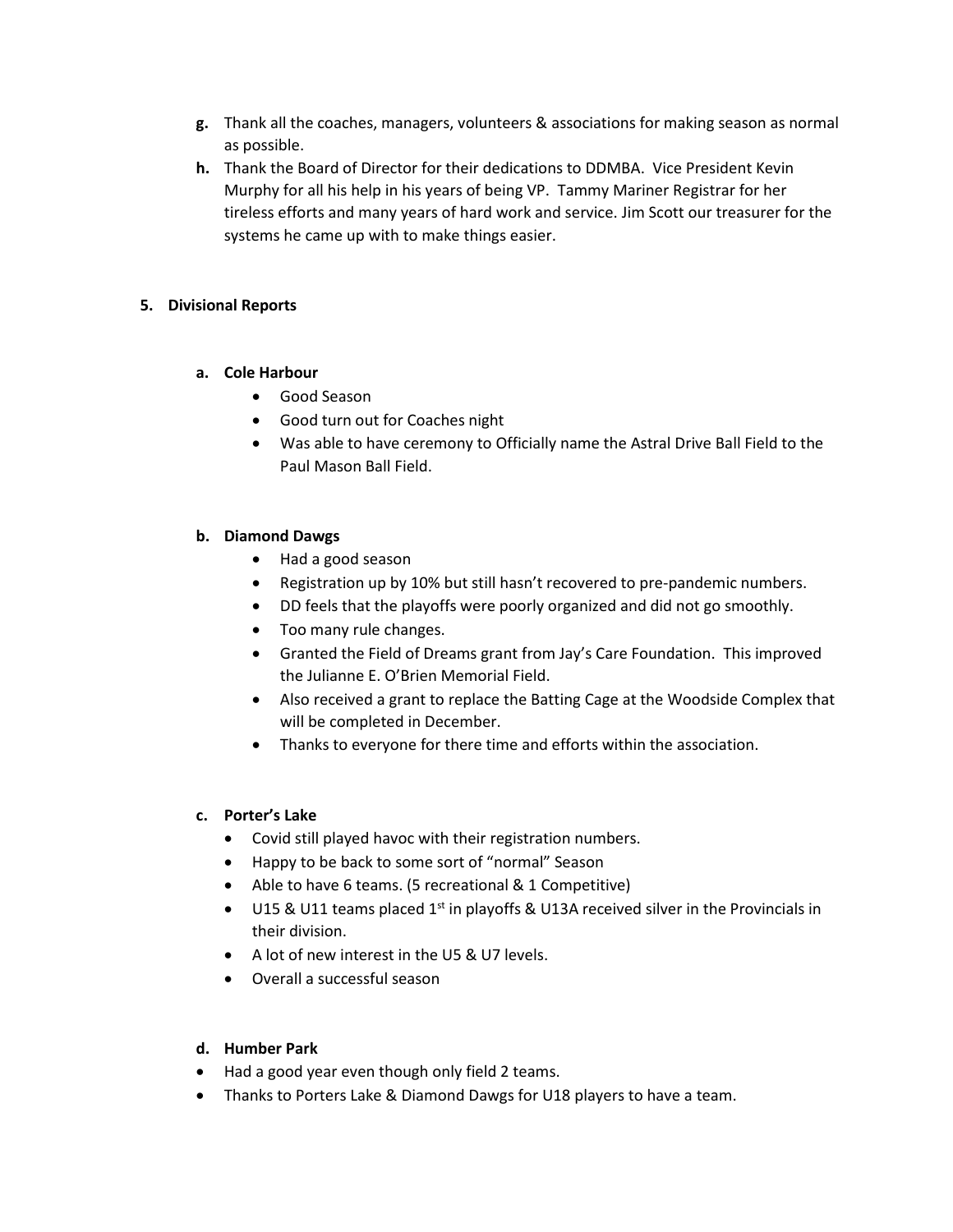## **e. Eastern Passage**

- had a good season after a break from 2019 not playing due to covid.
- 8 teams in the recreational league
- Each team had a year end parties on the field and had fun.
- U11 team placed  $3^{rd}$  in playoffs, U13 placed  $2^{nd}$ , U15 placed  $1^{st}$  and Midgets placed 1st.

# **f. Arrows/Competitive**

- Competitive tryouts 250 players attended tryouts.
- Busy 1-2 weeks however it went smoothly with players allocated to proper teams.
- This procedure wasn't perfect and requires refining but was improvement over previous seasons.
- Had 10 teams for the 2021 season.
- Replace jersey's for Arrows next year. Be just Arrows with no Dartmouth
- U11AAA, U13AAA & U15AAA all won their provincials and advanced to Atlantic's
- U11AAA team even made it to the finals of Atlantic's under new coach Liam Mason.

## **6. General Discussion**

• Ken Zwicker asked for a breakdown on the cost of tryouts. Why where some elevators paid while others weren't. Paid U15 select guys to hit balls to younger divisions.

# **7. Treasurer Report**

• Jim provided a detail breakdown of the 2021 season.

#### **8. Registrar Report**

- Registration opened February 28<sup>th</sup>, 2021 and left open the whole season for recreational. Competitive closed in June.
- Registration was up due to less restrictions.
- Registration was 975
- $\bullet$  CH 341 Rec
- $\bullet$  DD  $-176$  Rec
- $\bullet$  EP 126 Rec
- $\bullet$  HP 33 Rec
- $\bullet$  PL 79 Rec
- Competitive Arrows/Association A's 219 Comp